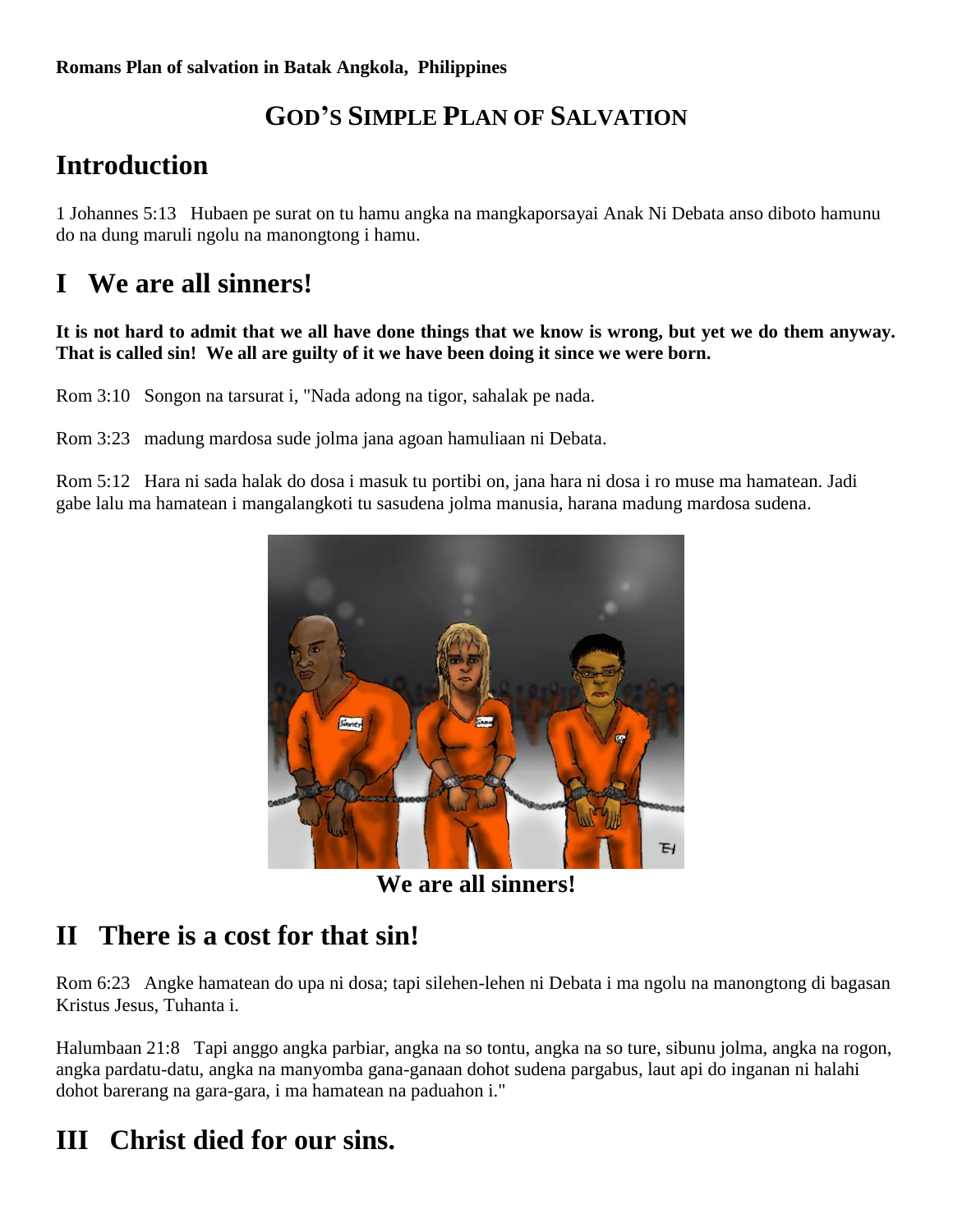Rom 5:6 Dibaen di hatiha hagaleonta, madung mate Kristus humopkop hita angka na durako, di hatiha na dung ditontuhon ni Debata.

Rom 5:8 Hape dipatidahon Debata do holong ni rohaNia mida hita, di na mate i Kristus humopkop hita dompak pardosa dope hita.

Rom 14:9 Madung mate Kristus, jana mulak mangolu. Hara ni i ma umbaen na gabe Tuhan Ia di halak na mangolu dohot muse di angka na dung mate.

Rom 6:23 Angke hamatean do upa ni dosa; tapi silehen-lehen ni Debata i ma ngolu na manongtong di bagasan Kristus Jesus, Tuhanta i.



**Christ died for sinners!**

### **IV Salvation is a free gift, not by good works. You must take God's word for it, and trust Jesus alone!**

Salvation is trusting and receiving Jesus Christ as your Savior. It's trusting in the fact that Jesus Christ died on the cross of Calvary to pay for your sins! It's realizing there is absolutely nothing whatsoever you can do to save yourself and *completely* trusting in Jesus Christ to save you! It's not any church that saves. It's not any baptism, not good works, not sacraments, not repenting, not praying through, not living a good life — **IT'S NOT ANYTHING YOU CAN DO!**

Acts 4:12 Hum markite-hite Jesus sajo do jolma dipalua. Harana sian sude jolma na satano on, nada adong sahalak pe na dung manjagit kuaso sian Debata laho paluahon hita."

Epesus 2:8-9 Angke hara ni asi ni roha do malua hamu markite-hite haporsayaan, nada hara ni gogomunu sandiri, tapi silehen-lehen ni Debata do i; nada sian angka suha ni pambaenanmunu, anso ulang adong sanga ise pe mamuji dirina.

Titus 3:5 Dipalua Ia do hita, nada hara ni na tabaen sanga aha na denggan, tapi hara ni ibo ni rohaNia sandiri do tu hita. Dipalua Ia do hita markite-hite Tondi Parbadia na mangalehen hasosorang na imbaru dohot ngolu na imbaru marhite na paiaskon hita.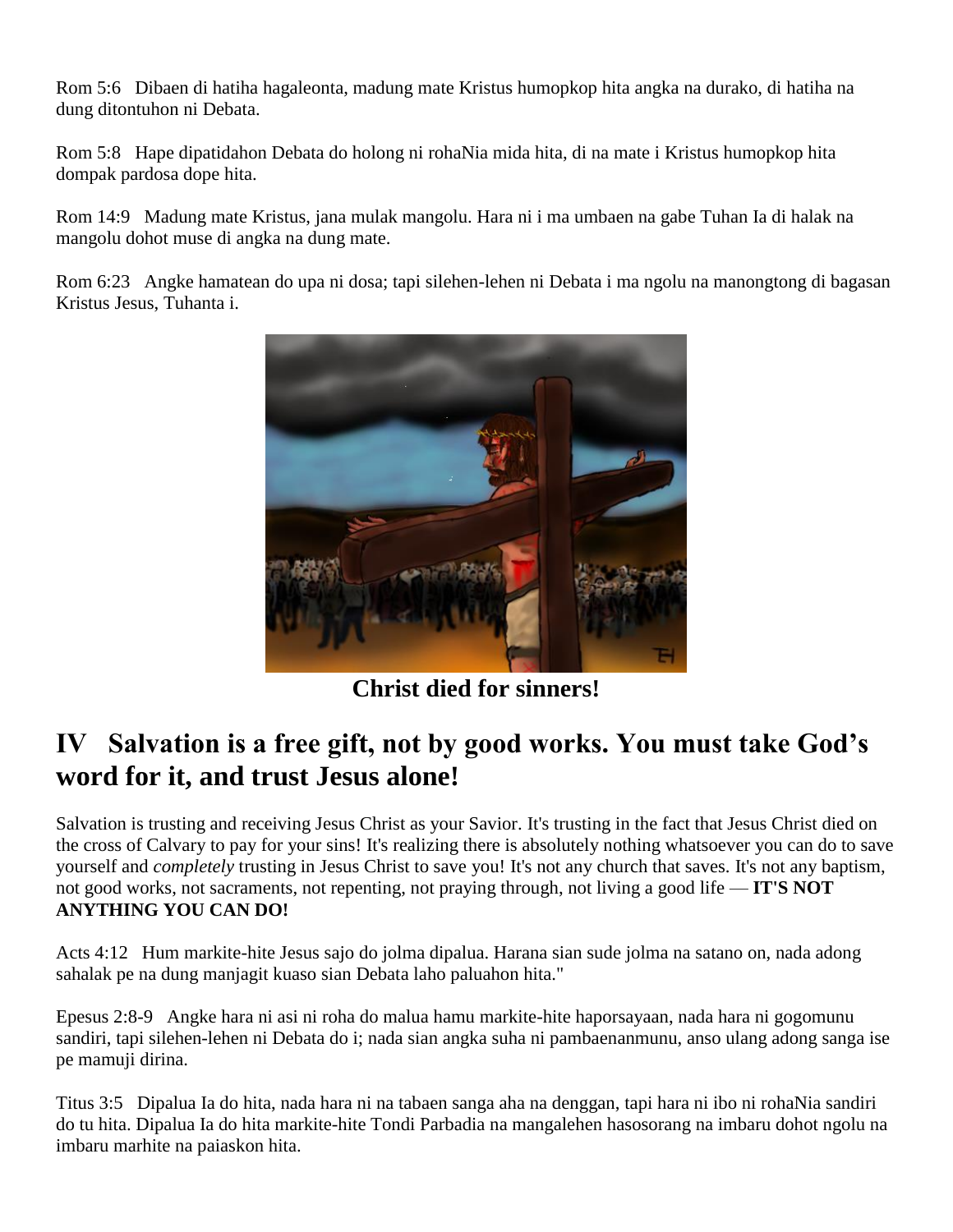

# **V We must put our faith and trust in Christ in order to be saved.**

Rom 4:24 tapi dohot do tu hita. Hita pe dohot do etongonNia, harana porsaya do hita tuSia na dung pangoluhon Jesus Tuhanta i sian halak na mate,

Rom 10:9-10,13 Angke sugari dioku ho markite-hite pamanganmu, "Ia do Tuhan," jana porsaya ho di bagasan rohamu, na dung dipangolu Debata Jesus sian hamatean, malua ma ho. Harana marhite roha do halak porsaya jana dipatigor. Jana marhite pamanganna do halak mangoku, gabe dipalua. Angke, "Sude halak na mamiohon goar ni Tuhan, i do na giot dipalua."



*If you want to accept Jesus Christ as your Savior and receive forgiveness from God, here is prayer you can pray. Saying this prayer or any other prayer will not save you. It is only trusting in Jesus Christ that can provide forgiveness of sins. This prayer is simply a way to express to God your faith in Him and thank Him for providing for your forgiveness.*